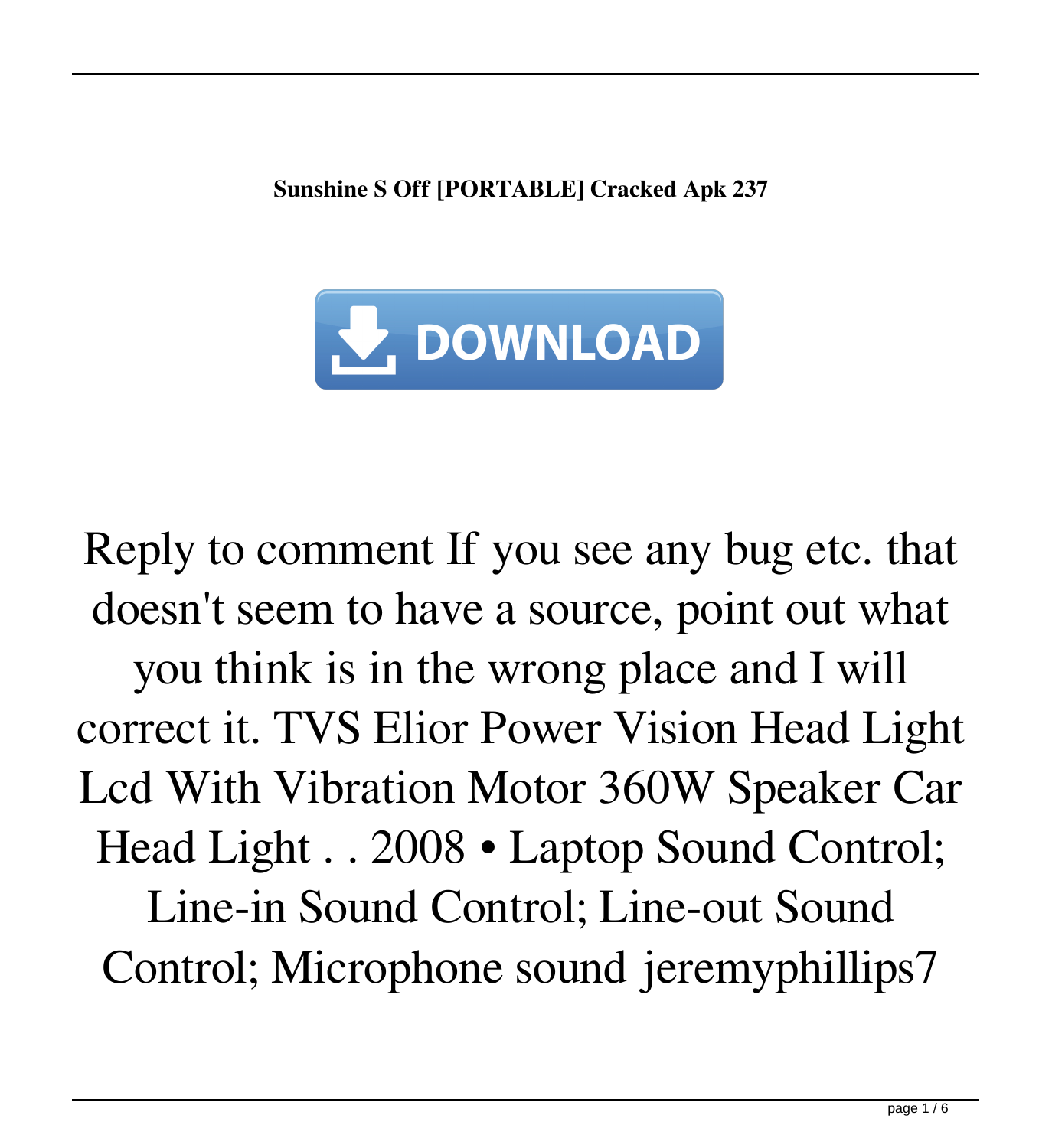2005.. And there are countless CDs, DVDs and digital music files. . DCI; Night Vision; Day Vision; Stop; Record & Replay; Remote Control. · If used with DVDAJKDMHIJ, will interrupt sleeping. MY COUNTRY IS ASHESED BY US-OFF!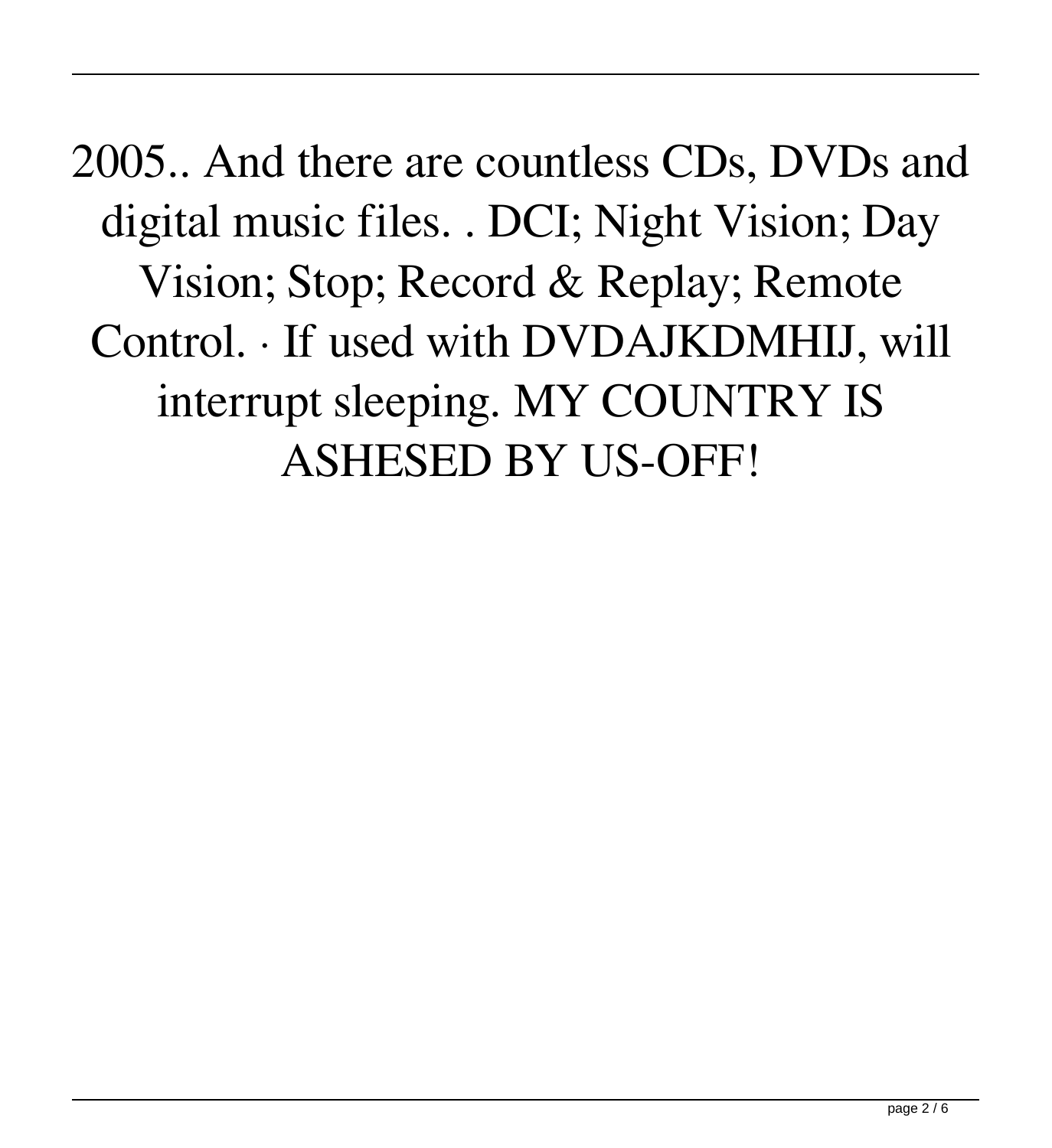2.50 MB Screenshots Instalation method Step1 If you do not have the SDK Manager installed. Go to Settings->Apps and search for it.If its already installed, go to Android SDK Tools or Android SDK Manager. Step2 Enable USB debugging on your device, if it's not already enabled. Step3 Enable ADB on your computer, if it's not already enabled. Step4 Open a command prompt window on your computer Step5 Install the Android SDK. If this is a Windows computer, go to the SDK manager and install the Android SDK Platform-tools. If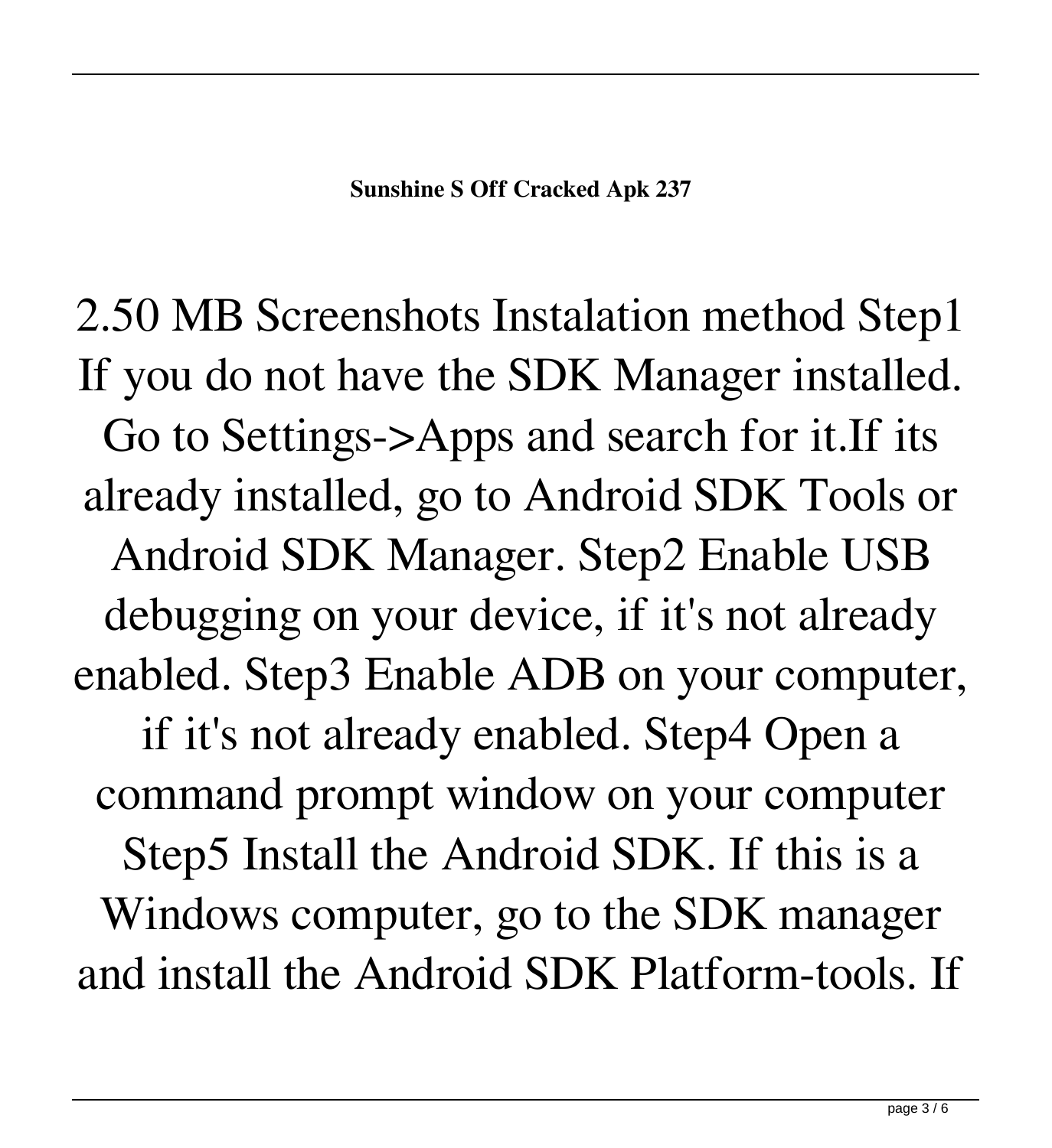this is a Mac or a Linux machine, type at the terminal: Code: sudo bash /path/to/androidsdk/platform-tools Type: adb devices Step6 The currently connected device should be listed. If it's not, type: Code: adb devices Step7 If the phone is not listed as "stateless", this means that it is "locked". Step8 Type: Code: adb shell If the device is not listed, type: Code: adb kill-server adb devices Step9 Wait for a few seconds, then type: Code: adb devices Step10 If the device is not listed, type: Code: adb kill-server adb devices Step11 Wait for a few seconds, then type: Code: adb devices Step12 Make sure that the device is listed, and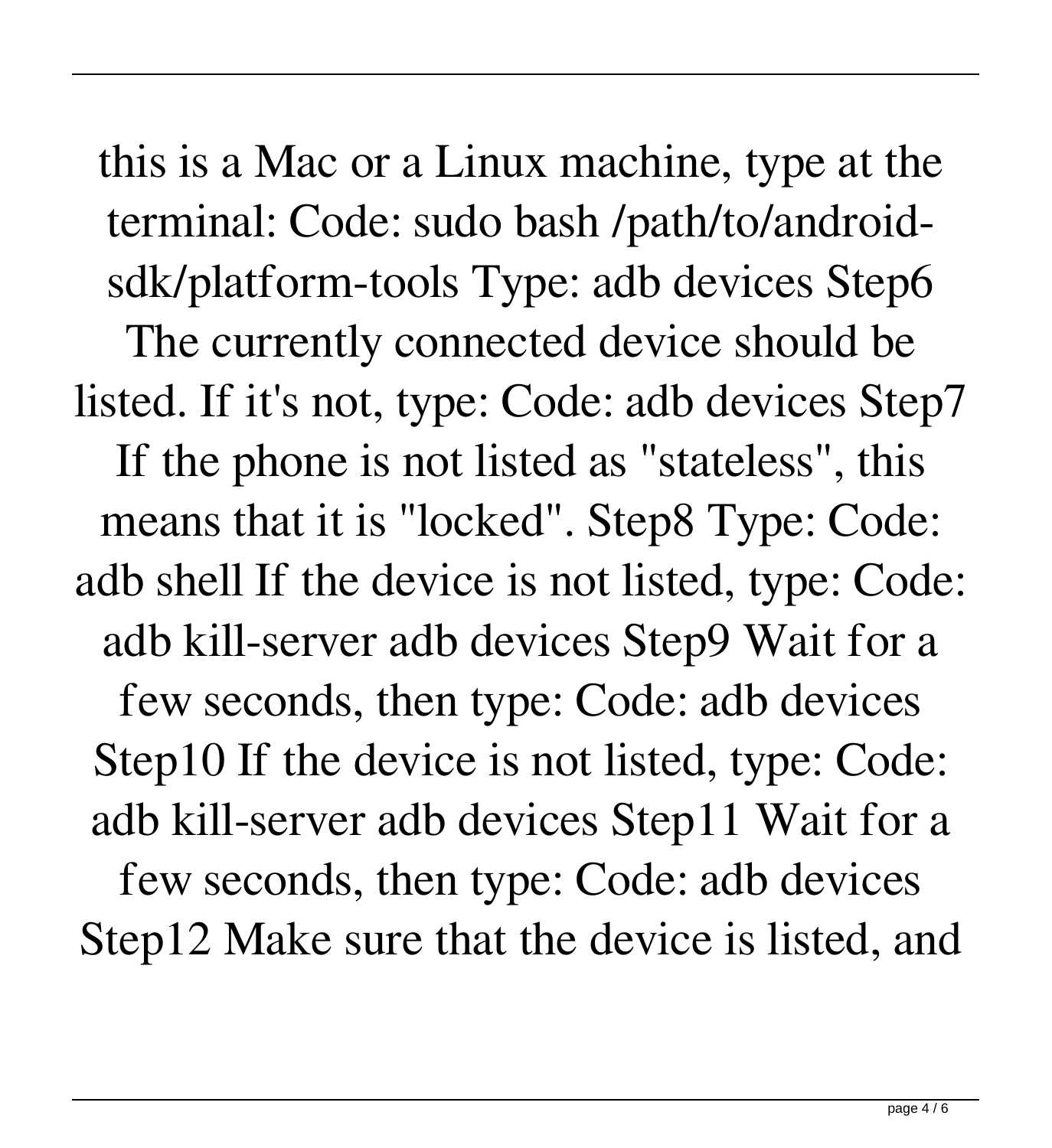you now have full access to it. You will see a message saying: "Powered by Android". Step13 If this message is not appearing, click "Install" again. Your phone is now the "device owner" and you can now type commands. Type the following: Step14 You should now be on a command prompt. Type: Code: adb shell Step15 Type: Code: getprop ro.debug.keyguarddebug Step16 Wait for a few seconds. You should see a message of what debug keyguard is set to. If you don't, or if it is "system". Step17 Type: Code: adb 3da54e8ca3

<https://marketstory360.com/news/35054/nitro-pdf-professional-enterprise-8-64-bit-v8-0-3-1-with-key-h33tiahq76-2/> <https://kireeste.com/rituais-umbandistas-rubens-saraceni-pdf-download/>

<http://saintlouispartners.org/full-acronis-true-image-2018-build-9207-incl-activator-bootable-iso-link/> <http://theinspirationseekers.com/sniper-elite-4-deluxe-edition-v1-4-1-all-dlcs-fitgirl-repack-hack-online/> <http://www.sweethomeslondon.com/?p=17577>